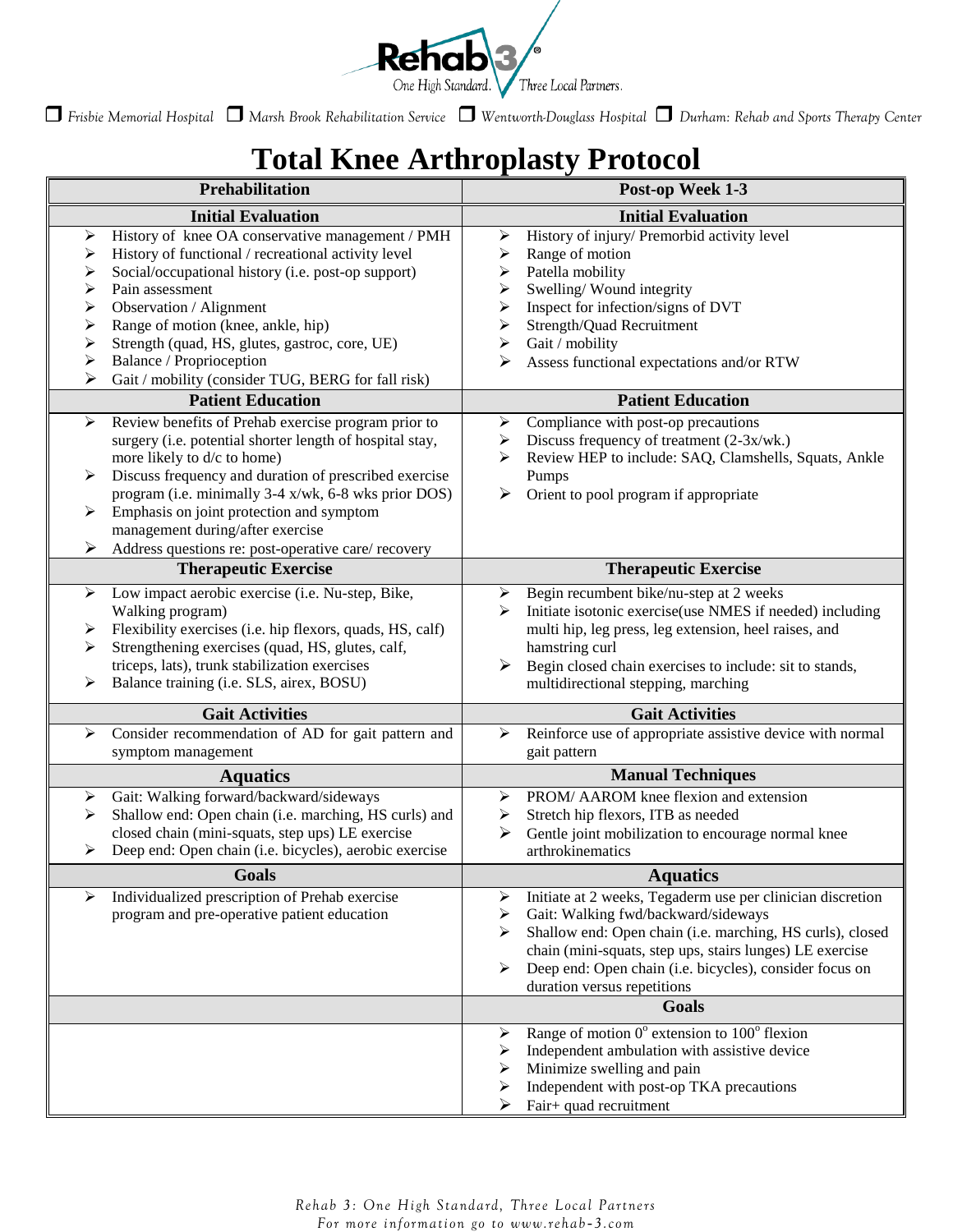

*Frisbie Memorial Hospital Marsh Brook Rehabilitation Service Wentworth-Douglass Hospital Durham: Rehab and Sports Therapy Center*

| <b>Evaluate</b><br><b>Evaluate</b><br>Range of Motion<br>Gait pattern and assistive device use<br>➤<br>➤<br>Signs of infection or DVT<br><b>ROM</b><br>➤<br>➤<br>Gait pattern/assistive device use<br><b>Balance</b><br>≻<br>⋗<br>Strength/Quad Recruitment<br>Strength<br>➤<br>⋗<br>➤<br>Balance<br>$\blacktriangleright$<br>Incision mobility<br>➤<br><b>Functional activities</b><br>Assess foot/ankle for biomechanical optimization<br>≻<br><b>Patient Education</b><br><b>Patient Education</b><br>Progression of HEP to include 15-30 min of walking<br>Continue progression of HEP up to 30 minutes of<br>➤<br>➤<br>walking, elliptical, swimming with discussion of<br>continued independent fitness program<br><b>Therapeutic Exercise</b><br><b>Therapeutic Exercise</b><br>Continue stretching program<br>Advance to higher level strengthening exercises:<br>➤<br>➤<br>Advance isotonics to include single leg with focus on<br>Single Leg Isotonic Exercises with Eccentric focus.<br>➤<br>eccentric quad control (NMES if needed)<br>CKC: Step F/L/D, multi-directional lunging, wall<br>Advance closed chain strengthening exercises: Step<br>slides with 5-10 second holds at 90.<br>➤<br>ups F/L/D, lunging<br>Stability Ball: Hip Extension with knee flexion.<br>➤<br>Agility: Side Shuffle, Braiding, Backward Walking<br>Advance balance/ proprioception activities to include:<br>S.L Balance, Teeter Board, Wall slides to 90, Stability<br>ball supine hip extensions<br><b>Gait Activities</b><br><b>Gait Training Activities</b><br>Gait training with least restrictive or no device<br>Uneven surfaces<br>⋗<br>➤<br>Stairs: Reciprocal pattern with least restrictive device<br>➤<br><b>Manual Techniques</b><br>Continue PROM to assist in achieving full flexion and<br>➤<br>extension of knee<br><b>Aquatics</b><br><b>Aquatics</b><br>Continue dynamic gait exercise<br>Progress to dynamic gait exercise (i.e. walking with<br>➤<br>➤<br>marching and clap behind back, side-step squats)<br>Shallow end: Continue progression of open chain and<br>⋗<br>Shallow end: Progress open chain (i.e. 4 count kick)<br>closed chain LE exercise<br>➤<br>and closed chain (i.e. mini-squats on first step, static<br>Deep end: Continue with open chain exercise and add<br>➤<br>lunges) LE exercise<br>closed chain exercise (i.e. SKTC with kickboard)<br>Deep end: Continue with open chain exercise<br>≻<br>> Balance: Progress SLS balance, add dynamic UE<br>≻<br>Balance: Initiate SLS balance<br>movement patterns<br>Utilize fins for progressing resistance training<br>Utilize Hydrocuffs for increasing flexibility<br>⋗<br>➤<br>Consider manual therapy techniques after aquatic<br>Consider manual therapy techniques after aquatic<br>➤<br>exercise to maximize flexibility<br>exercise to maximize flexibility<br>Goals<br>Goals<br>Range of motion $0^{\circ}$ extension to $120^{\circ}$<br>Range of motion $0^{\circ}$ to 120-130°<br>➤<br>➤<br>Independent ambulation with least restrictive assistive<br>Knee and hip strength 5-/5<br>⋗<br>⋗<br>Good quadriceps recruitment<br>device including stairs<br>⋗<br>Knee strength 4/5, Good Quad Recruitment<br>Normal gait on all surfaces<br>➤<br>➤<br>Normal incision mobility and hypersensitivity<br>Independent with advanced home exercise program<br>⋗<br>➤ | <b>Week 4-6</b>       | <b>Week 6-Discharge</b>                     |
|-----------------------------------------------------------------------------------------------------------------------------------------------------------------------------------------------------------------------------------------------------------------------------------------------------------------------------------------------------------------------------------------------------------------------------------------------------------------------------------------------------------------------------------------------------------------------------------------------------------------------------------------------------------------------------------------------------------------------------------------------------------------------------------------------------------------------------------------------------------------------------------------------------------------------------------------------------------------------------------------------------------------------------------------------------------------------------------------------------------------------------------------------------------------------------------------------------------------------------------------------------------------------------------------------------------------------------------------------------------------------------------------------------------------------------------------------------------------------------------------------------------------------------------------------------------------------------------------------------------------------------------------------------------------------------------------------------------------------------------------------------------------------------------------------------------------------------------------------------------------------------------------------------------------------------------------------------------------------------------------------------------------------------------------------------------------------------------------------------------------------------------------------------------------------------------------------------------------------------------------------------------------------------------------------------------------------------------------------------------------------------------------------------------------------------------------------------------------------------------------------------------------------------------------------------------------------------------------------------------------------------------------------------------------------------------------------------------------------------------------------------------------------------------------------------------------------------------------------------------------------------------------------------------------------------------------------------------------------------------------------------------------------------------------------------------------------------------------------------------------------------------------------------------------------------------------------------------------------------------------------------------------------------------------------------------------------------------------------------------------|-----------------------|---------------------------------------------|
|                                                                                                                                                                                                                                                                                                                                                                                                                                                                                                                                                                                                                                                                                                                                                                                                                                                                                                                                                                                                                                                                                                                                                                                                                                                                                                                                                                                                                                                                                                                                                                                                                                                                                                                                                                                                                                                                                                                                                                                                                                                                                                                                                                                                                                                                                                                                                                                                                                                                                                                                                                                                                                                                                                                                                                                                                                                                                                                                                                                                                                                                                                                                                                                                                                                                                                                                                                 |                       |                                             |
|                                                                                                                                                                                                                                                                                                                                                                                                                                                                                                                                                                                                                                                                                                                                                                                                                                                                                                                                                                                                                                                                                                                                                                                                                                                                                                                                                                                                                                                                                                                                                                                                                                                                                                                                                                                                                                                                                                                                                                                                                                                                                                                                                                                                                                                                                                                                                                                                                                                                                                                                                                                                                                                                                                                                                                                                                                                                                                                                                                                                                                                                                                                                                                                                                                                                                                                                                                 |                       |                                             |
|                                                                                                                                                                                                                                                                                                                                                                                                                                                                                                                                                                                                                                                                                                                                                                                                                                                                                                                                                                                                                                                                                                                                                                                                                                                                                                                                                                                                                                                                                                                                                                                                                                                                                                                                                                                                                                                                                                                                                                                                                                                                                                                                                                                                                                                                                                                                                                                                                                                                                                                                                                                                                                                                                                                                                                                                                                                                                                                                                                                                                                                                                                                                                                                                                                                                                                                                                                 |                       |                                             |
|                                                                                                                                                                                                                                                                                                                                                                                                                                                                                                                                                                                                                                                                                                                                                                                                                                                                                                                                                                                                                                                                                                                                                                                                                                                                                                                                                                                                                                                                                                                                                                                                                                                                                                                                                                                                                                                                                                                                                                                                                                                                                                                                                                                                                                                                                                                                                                                                                                                                                                                                                                                                                                                                                                                                                                                                                                                                                                                                                                                                                                                                                                                                                                                                                                                                                                                                                                 |                       |                                             |
|                                                                                                                                                                                                                                                                                                                                                                                                                                                                                                                                                                                                                                                                                                                                                                                                                                                                                                                                                                                                                                                                                                                                                                                                                                                                                                                                                                                                                                                                                                                                                                                                                                                                                                                                                                                                                                                                                                                                                                                                                                                                                                                                                                                                                                                                                                                                                                                                                                                                                                                                                                                                                                                                                                                                                                                                                                                                                                                                                                                                                                                                                                                                                                                                                                                                                                                                                                 |                       |                                             |
|                                                                                                                                                                                                                                                                                                                                                                                                                                                                                                                                                                                                                                                                                                                                                                                                                                                                                                                                                                                                                                                                                                                                                                                                                                                                                                                                                                                                                                                                                                                                                                                                                                                                                                                                                                                                                                                                                                                                                                                                                                                                                                                                                                                                                                                                                                                                                                                                                                                                                                                                                                                                                                                                                                                                                                                                                                                                                                                                                                                                                                                                                                                                                                                                                                                                                                                                                                 |                       |                                             |
|                                                                                                                                                                                                                                                                                                                                                                                                                                                                                                                                                                                                                                                                                                                                                                                                                                                                                                                                                                                                                                                                                                                                                                                                                                                                                                                                                                                                                                                                                                                                                                                                                                                                                                                                                                                                                                                                                                                                                                                                                                                                                                                                                                                                                                                                                                                                                                                                                                                                                                                                                                                                                                                                                                                                                                                                                                                                                                                                                                                                                                                                                                                                                                                                                                                                                                                                                                 |                       |                                             |
|                                                                                                                                                                                                                                                                                                                                                                                                                                                                                                                                                                                                                                                                                                                                                                                                                                                                                                                                                                                                                                                                                                                                                                                                                                                                                                                                                                                                                                                                                                                                                                                                                                                                                                                                                                                                                                                                                                                                                                                                                                                                                                                                                                                                                                                                                                                                                                                                                                                                                                                                                                                                                                                                                                                                                                                                                                                                                                                                                                                                                                                                                                                                                                                                                                                                                                                                                                 |                       |                                             |
|                                                                                                                                                                                                                                                                                                                                                                                                                                                                                                                                                                                                                                                                                                                                                                                                                                                                                                                                                                                                                                                                                                                                                                                                                                                                                                                                                                                                                                                                                                                                                                                                                                                                                                                                                                                                                                                                                                                                                                                                                                                                                                                                                                                                                                                                                                                                                                                                                                                                                                                                                                                                                                                                                                                                                                                                                                                                                                                                                                                                                                                                                                                                                                                                                                                                                                                                                                 |                       |                                             |
|                                                                                                                                                                                                                                                                                                                                                                                                                                                                                                                                                                                                                                                                                                                                                                                                                                                                                                                                                                                                                                                                                                                                                                                                                                                                                                                                                                                                                                                                                                                                                                                                                                                                                                                                                                                                                                                                                                                                                                                                                                                                                                                                                                                                                                                                                                                                                                                                                                                                                                                                                                                                                                                                                                                                                                                                                                                                                                                                                                                                                                                                                                                                                                                                                                                                                                                                                                 |                       |                                             |
|                                                                                                                                                                                                                                                                                                                                                                                                                                                                                                                                                                                                                                                                                                                                                                                                                                                                                                                                                                                                                                                                                                                                                                                                                                                                                                                                                                                                                                                                                                                                                                                                                                                                                                                                                                                                                                                                                                                                                                                                                                                                                                                                                                                                                                                                                                                                                                                                                                                                                                                                                                                                                                                                                                                                                                                                                                                                                                                                                                                                                                                                                                                                                                                                                                                                                                                                                                 |                       |                                             |
|                                                                                                                                                                                                                                                                                                                                                                                                                                                                                                                                                                                                                                                                                                                                                                                                                                                                                                                                                                                                                                                                                                                                                                                                                                                                                                                                                                                                                                                                                                                                                                                                                                                                                                                                                                                                                                                                                                                                                                                                                                                                                                                                                                                                                                                                                                                                                                                                                                                                                                                                                                                                                                                                                                                                                                                                                                                                                                                                                                                                                                                                                                                                                                                                                                                                                                                                                                 |                       |                                             |
|                                                                                                                                                                                                                                                                                                                                                                                                                                                                                                                                                                                                                                                                                                                                                                                                                                                                                                                                                                                                                                                                                                                                                                                                                                                                                                                                                                                                                                                                                                                                                                                                                                                                                                                                                                                                                                                                                                                                                                                                                                                                                                                                                                                                                                                                                                                                                                                                                                                                                                                                                                                                                                                                                                                                                                                                                                                                                                                                                                                                                                                                                                                                                                                                                                                                                                                                                                 |                       |                                             |
|                                                                                                                                                                                                                                                                                                                                                                                                                                                                                                                                                                                                                                                                                                                                                                                                                                                                                                                                                                                                                                                                                                                                                                                                                                                                                                                                                                                                                                                                                                                                                                                                                                                                                                                                                                                                                                                                                                                                                                                                                                                                                                                                                                                                                                                                                                                                                                                                                                                                                                                                                                                                                                                                                                                                                                                                                                                                                                                                                                                                                                                                                                                                                                                                                                                                                                                                                                 | Minimal effusion<br>➤ | Return to work/recreational activities<br>➤ |